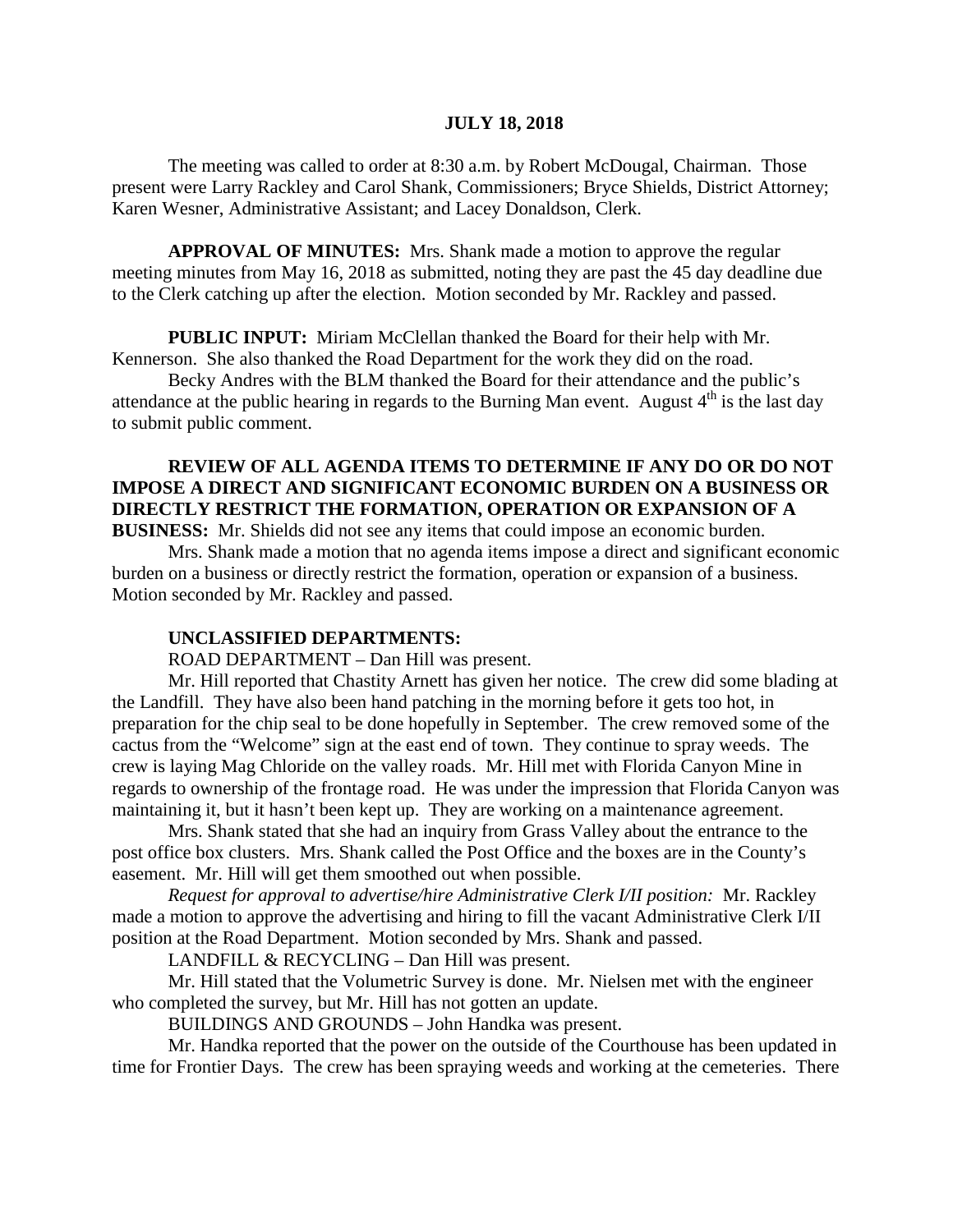was an incident of vandalism early Tuesday morning. A garbage can was thrown at a window at the swimming pool.

Mr. Rackley asked what Mr. Handka's plan was for the new part-time position. Mr. Handka stated that he hasn't made a plan yet as he has to look at the Community Center's schedule. Mr. Rackley stated that with the new employee working on the weekends, the restrooms in the park should be open. Mr. Handka stated that this person will primarily be working at the Community Center. Mr. McDougal and Mrs. Shank agreed that he should look at keeping the bathrooms open more.

SENIOR CENTER/VOLUNTEER COORDINATOR – *Removal of inventory items: Univex 20 quart mixer, #SC0136; Dell Computer, #SC0182; Culligan Water Softener, #SC0343; kitchen stove, #SC1071:* Mrs. Wesner stated that she didn't know if these items could go to auction or not. Mrs. Shank stated that she would like to see the stove moved to the Imlay Community Center, but was told it may not be operable. She will check with Mr. Handka.

Mrs. Shank made a motion to remove the inventory items from the Senior Center Inventory as presented. Motion seconded by Mr. Rackley and passed.

Mrs. McKinney reported that they are being audited by the State on July  $26<sup>th</sup>$ .

PERSHING COUNTY FIRE/AMBULANCE DEPARTMENTS –

*AMBULANCE REPORT: Approval to waive stand-by fees for the Nile Valley Racing Association race over Frontier Days week-end and possible other events for 2018:* A letter was received from the Lovelock Volunteer Fire Department requesting that the stand-by fees be waived. Mr. McDougal wanted to stress that waivers are for local organizations only.

Mrs. Shank made a motion to approve the waiver of ambulance stand-by fees for local events for FY2019 as requested. Motion seconded by Mr. Rackley and passed.

IT DEPARTMENT – Justin Abbott was present.

Mr. Abbott reported that he has been working on issues as they arise. Buildings and Grounds installed an air conditioning unit in the computer room, which has helped significantly. Mr. Abbott stated that he has been approached by several vendors who would like to come out and access our systems.

Mrs. Shank stated that there was discussion regarding securing the door to the computer room. Mr. Abbott would like to look at a different locking system than the current key lock. Mrs. Childs suggested looking for a grant.

PUBLIC DEFENDER – *Approval to advertise/hire Administrative Clerk I/II position:* Mrs. Shank made a motion to approve the advertising and hiring to fill the vacant Administrative Clerk I/II position in the Public Defender's office. Motion seconded by Mr. Rackley and passed.

Mr. Cochran stated that Ms. Martinez will start with the  $11<sup>th</sup>$  Judicial on August  $1<sup>st</sup>$ , but she may still be able to assist in the office for a short time.

## **ELECTED DEPARTMENTS:**

LACEY DONALDSON, CLERK-TREASURER – *Approval of a County Credit Card for Dan Baldini, Interim Chief Juvenile Probation Officer with a credit limit of \$5,000.00:* Mrs. Shank made a motion to approve issuing a County Credit card to Dan Baldini, Interim Chief Probation Officer, with a credit limit of \$5,000. Motion seconded by Mr. Rackley and passed

Mrs. Donaldson reported that she prepared the new year tax roll last week and the tax bills were mailed Monday evening.

JERRY ALLEN, SHERIFF'S DEPARTMENT – *Update on the 2018 Burning Man Event and approval of the 2018 Burning Man Budget:* Sheriff Allen gave the Board an amended page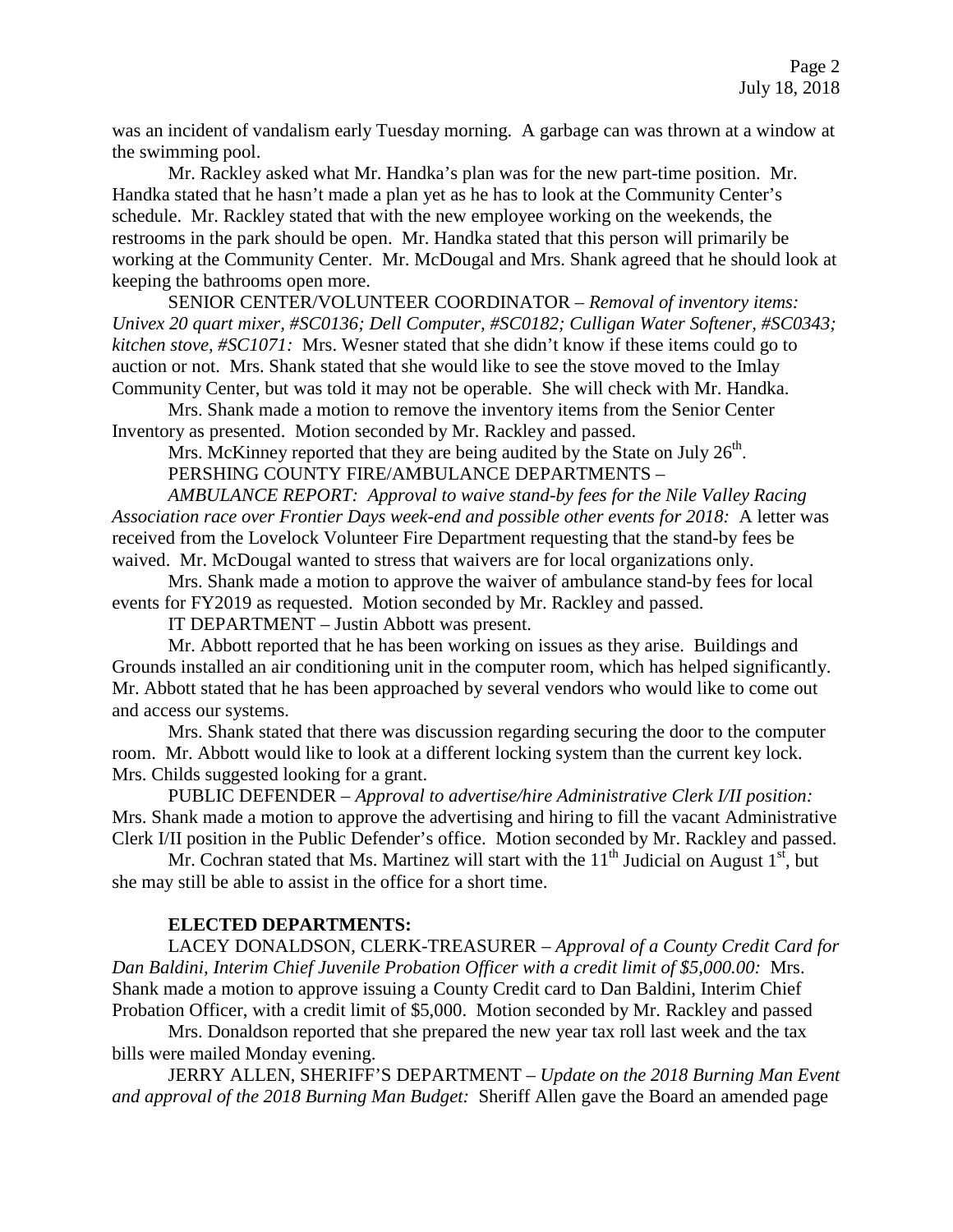of the 2017 Post Mission Synopsis as he made some calculation errors in regards to the CPI. He also gave the Board a revised budget for 2018.

Mr. McDougal stated that he would like to see the After Action Report no later than 90 days post event. He would also like to see the budget during the regular county budget hearings.

Sheriff Allen is also working with Mr. Shields on an indemnification agreement with NDOC (Nevada Department of Corrections) for use of their vans at the event. He will be meeting with the Warden on Friday.

Mr. Rackley made a motion to approve the 2018 Burning Man Budget in the amount of \$258,543.07 as presented by Sheriff Allen. Motion seconded by Mrs. Shank and passed.

Mrs. Shank noted that of the remaining funding, \$5,000 is supposed to go to the General Fund for Administration and the rest to the District Attorney's office. Sheriff Allen and Mr. Shields had previously discussed the DA's portion and he has agreed that that money can be used by the Sheriff's office.

LAUREEN BASSO-CERINI, ASSESSOR – *Salary Resolution, K. Lerner:* Mr. Rackley made a motion to approve the Salary Resolution for Karen Lerner moving her from an Appraiser I, Range 29, Step 2 to an Appraiser II, Range 32, Step 1 effective July 1, 2018. Motion seconded by Mrs. Shank and passed.

*Per NAC 361-10, Log of Changes made to the Secured Roll:* Mrs. Shank made a motion to approve the Log of Changes made to the Secured Roll per NAC 361.10 as submitted by Ms. Basso-Cerini. Motion seconded by Mr. Rackley and passed.

Ms. Basso-Cerini stated they have had more maps created this year than in the whole time she has been in the office. She did send Ms. Lerner to a mapping class last week.

**DANIEL ASTLE, EAGLE SCOUT PROJECT:** REQUEST TO COLLECT RECYCLABLE ELECTRONICS AND TRANSPORT TO RECYCLING CENTER IN CARSON CITY, NEVADA – Daniel Astle stated that he felt that collecting recyclable electronics would relieve a burden on the Landfill. Mr. Rackley asked where the collection site would be. Mr. Astle stated that he spoke with Mitch Nielsen and he can put a collection bin at the Landfill. Mr. Rackley stated that they get electronics at the Recycling Center that they can't do anything with. He suggested that they continue collecting them at the Center and Mr. Astle can pick them up there instead of the Landfill.

Mrs. Shank made a motion to support Daniel Astle's Eagle Scout Project to collect recyclable electronics and transport them to a Recycling Center in Carson City. Motion seconded by Mr. Rackley and passed.

**REVIEW/MAKE CHANGES TO THE DRAFT PERSHING COUNTY WATER RESOURCE PLAN:** Carl Clinger is concerned about some of the proposals in the document. He spoke about over-appropriation in some of the water basins. Mr. McDougal stated that the document will give the Commission the ability to pass new ordinances that hold the force of law. Mr. McDougal stated that the Water Resource Plan should be a living document that changes as needed.

Mrs. Shank made a motion to approve the Pershing County Water Resource Plan as developed by Farr West and add it to the Development Code. Motion seconded by Mr. Rackley and passed.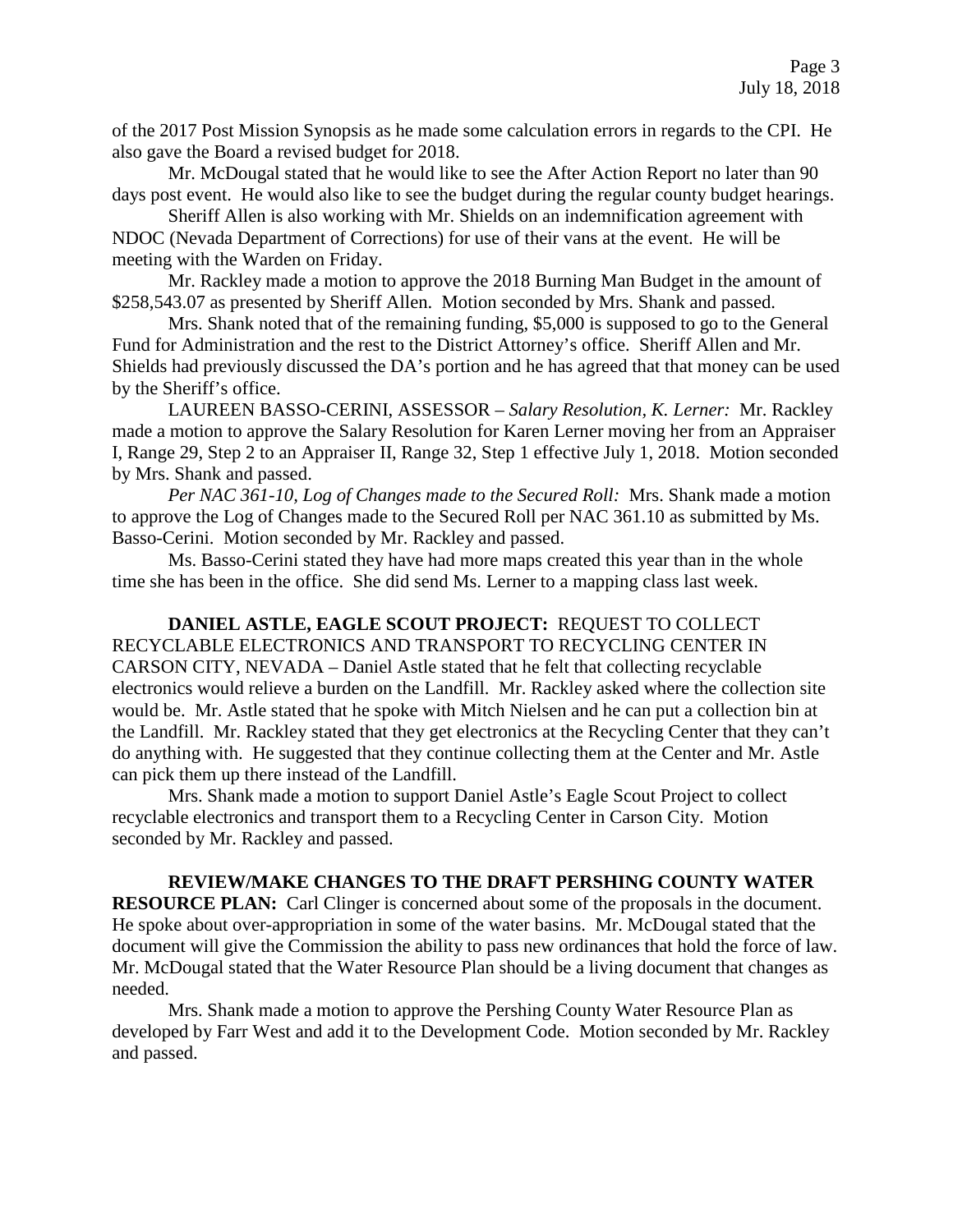# **PUBLIC HEARING ON A RESOLUTION AUTHORIZING MEDIUM-TERM OBLIGATION IN THE AMOUNT OF \$230,694.65 TO ENABLE PERSHING COUNTY:**

Mrs. Donaldson stated that they cannot lock in a percentage rate for the loan until they are ready to sign the contract; however, she was assured that it would not exceed 3.5%.

Mr. McDougal asked for any public comment and there was none.

Mr. Rackley made a motion to adopt Resolution #18-0709, authorizing Pershing County to enter into a Medium-Term Obligation in the amount of \$230,694.65 to enable Pershing County to purchase a 938 M Wheel Loader for the Pershing County Landfill. Motion seconded by Mrs. Shank and passed unanimously.

**UPDATE ON PROGRESS OF SITE LOCATION, DESIGN, FUNDING, AMENITIES, AND CONSTRUCTION OF A FUTURE LAW ENFORCEMENT CENTER:** APPROVAL TO CONTRACT WITH SHIELDS ENGINEERING TO PROVIDE A PROPOSAL FOR POSSIBLE REMODEL OF EXISTING SHERIFF'S OFFICE/JAIL – Mr. Shields reported that he contacted three engineering firms in Reno. Two of the three firms responded back. Mr. Shields feels Shields Engineering has done extensive work in urban and rural areas specifically retrofitting aged buildings. He wanted the record to reflect that there is no relation between him and this firm. Mr. Shields stated that they will provide a written analysis on the feasibility of remodeling the existing Sheriff's Office and adding on a secured wing for approximately \$5,000.

Mr. Rackley also stated that he spoke with LCA, the company that is working on the design of a new jail, and he has not heard anything back regarding a proposal. Mr. McDougal stated that in speaking with the DA, he felt it would be a conflict to have LCA do the feasibility study as they have a vested interest in us building a completely new building.

Mr. Rackley made a motion to contract with Shields Engineering to do a feasibility study on remodeling the existing Sheriff's Department building. Motion seconded by Mrs. Shank and passed.

**NEVADA RURAL HOUSING AUTHORITY:** APPROVAL OF A RESOLUTION PROVIDING FOR THE TRANSFER OF PERSHING COUNTY'S 2018 PRIVATE ACTIVITY BOND VOLUME CAP TO THE NEVADA RURAL HOUSING AUTHORITY AND OTHER MATTERS RELATED THERETO; APPROVAL OF CERTIFICATE OF TRANSFER OF VOLUME CAP –William Brewer, Nevada Rural Housing Authority Deputy Director, gave an overview of the programs offered by Rural Housing. Since 2006 they have assisted 37 families in Pershing County with the Home at Last Program, providing \$4,867,517 dollars of mortgage funding. Today they are requesting that Pershing County transfer their allotted \$253,487.44 of Volume Cap to Nevada Rural Housing for the purpose of providing a means of financing the costs of single family residential housing.

Mrs. Shank made a motion to adopt Resolution #18-0710, providing for the transfer of Pershing County's Private Activity Bond Volume Cap to the Nevada Rural Housing Authority and approved the Certificate of Transfer of Volume Cap. Motion seconded by Mr. Rackley and passed unanimously.

**PROCLAMATIONS AND AWARDS:** GLEN ROSE, 50 YEARS OF SERVICE TO THE LOVELOCK FIRE DEPARTMENT – Mr. Rose was not able to attend today so this will be presented at a future meeting.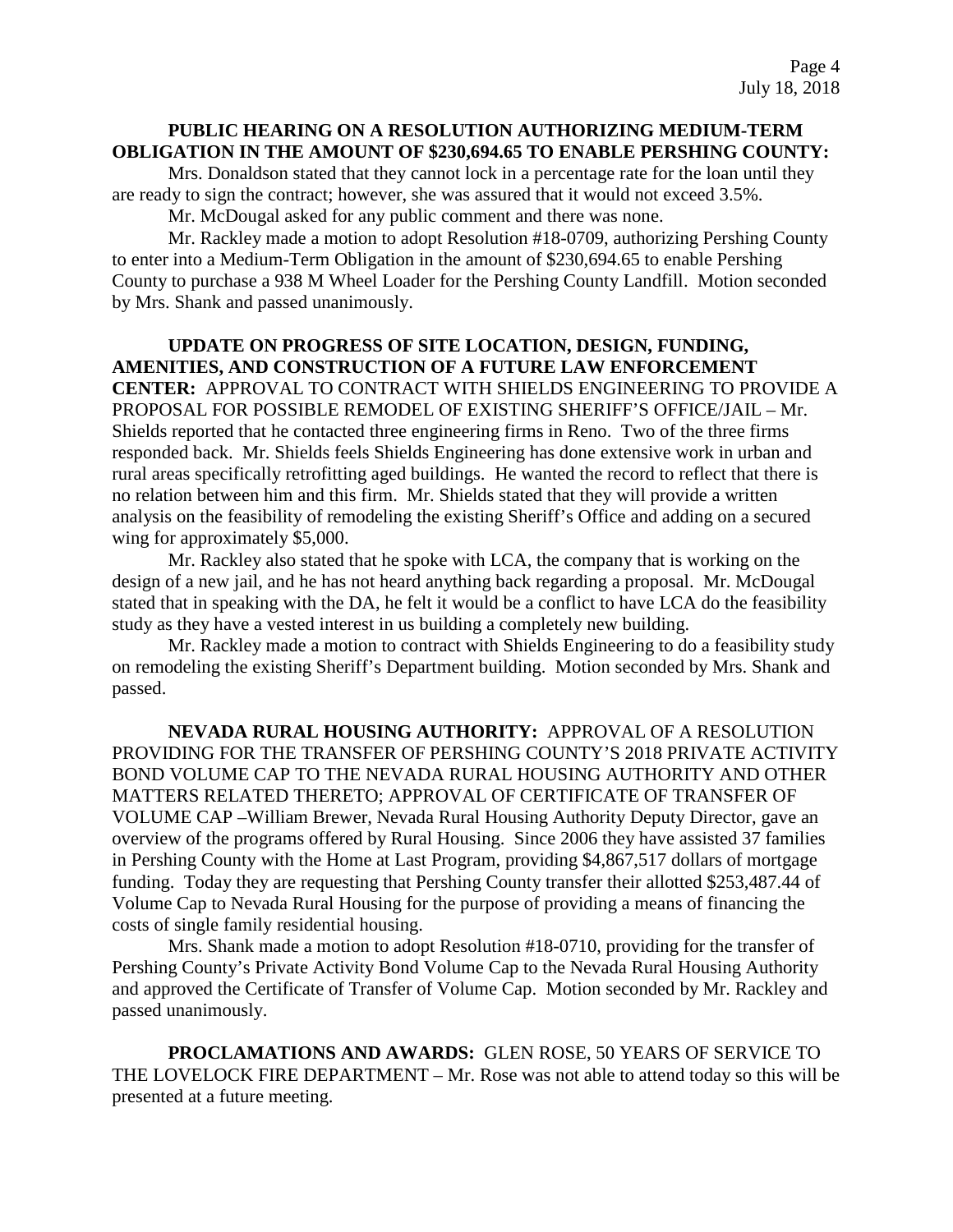**DERBY FIELD AIRPORT:** Mr. Rackley had nothing new to report. Mr. McDougal asked about the signage for the tower. Mr. Rackley stated that he is still working on it.

The meeting recessed at 10:24 a.m. for a Litigation meeting and reconvened at 10:30 a.m.

### **REPORT FROM ADMINISTRATIVE ASSISTANT / HR REPRESENTATIVE:**

Mrs. Wesner has completed the job descriptions. She will send them to each department head for review and then will hold a department head meeting. After the Department Head meeting, they will come to the Commission for approval.

APPROVAL TO HAVE AUTHORITY TO GRANT THE APPROVAL TO ADVERTISE/HIRE/DEPARTMENT TRANSFERS FOR VACANT POSITIONS – Mr. McDougal stated that this would only be for existing, budgeted positions. Mrs. Shank would like these approvals to be reported to the board at the next meeting. Mrs. Wesner also spoke about department transfers.

Mr. Rackley made a motion to grant Mrs. Wesner as HR Representative, the authority to approve the advertising, hiring and department transfers for vacant positions. Motion seconded by Mrs. Shank to approve.

**REPORT FROM LEGAL COUNSEL:** Mr. Shields spoke about vendors for this year's Burning Man. They have started applying for Business Licenses. Currently our Ordinance says that Fire Inspections are required. Mr. Shields suggested writing a letter to the Sheriff authorizing that requirement to be waived for the event. Mr. Shields will have something on the next agenda for approval.

**UPDATE ON THE PERSHING COUNTY ECONOMIC DEVELOPMENT AND CONSERVATION ACT:** The Board did not have an update.

**ITEMS FOR FUTURE AGENDAS:** Mrs. Shank spoke about the comments for the BLM's Public Scoping in regards to the Burning Man Event. Comments are due by August 4<sup>th</sup> and she wondered if the County should submit something. Mr. McDougal stated that they all made comments at the public meeting, so he didn't think submitting additional comments was necessary. Mr. Shields stated that if they do have comments he would like them sent to him and he will compile those along with his and the Sheriff's comments.

Mrs. Shank also spoke about a piece of land the School District owns in Imlay. There has been a verbal agreement that the residents can use it and the County will provide the water, but the water has been turned off. Mrs. Shank spoke with Mr. Fecht, School Superintendent and he is willing to discuss this with the Commission.

**CORRESPONDENCE:** There was no correspondence discussed.

**MATTERS OF THE BOARD FOR DISCUSSION, BOARD MEMBER REPORTS, BOARD LIAISON REPORTS:** Mr. Rackley stated that the TV Board is still working on setting up a joint meeting with Elko, Humboldt and Lander counties. He did get a quote from Lowe's for paint and cooling equipment for the Recycling Center, which will be paid for with grant funding.